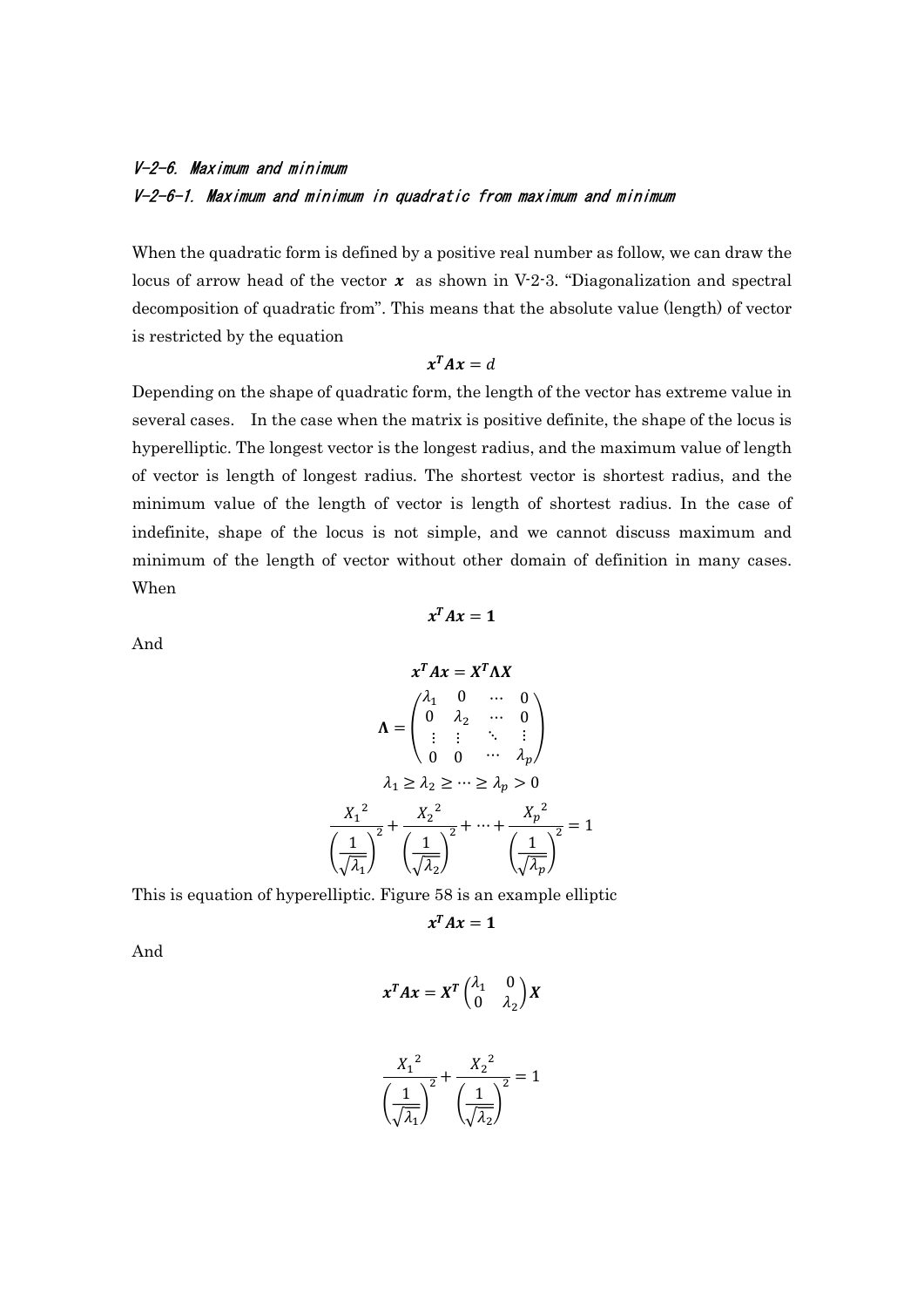

Fig. 58. An example of elliptic

From this figure, we can understand that the maximum length of vector, the absolute value of **x** is  $\frac{1}{\sqrt{\lambda_2}}$  and the minimum length of vector **x** is  $\frac{1}{\sqrt{\lambda_1}}$  when the matrix is positive definite.

From this, we can conclude that the minimum and maximum of following value is smallest eigen value and largest eigenvalue, when matrix  $\boldsymbol{A}$  is positive definite.

$$
\lambda_{smallest} \leq \frac{x^T A x}{x^T x} \leq \lambda_{largest} y
$$

The author supposes that many readers can accept upper explanation intuitively. However, some readers cannot accept the explanation because of its too simple logic. For such readers, the author adds supplemental explanation.

Meaning of  $\frac{x^T A x}{T}$  $\frac{x^T A x}{x^T x}$  is ratio of  $x^T A x$  and  $x^T x$ . The numerator,  $x^T A x$ , is magnitude of hyperelliptic, and  $x^T x$  is square of length of vector x. We are discussing the maximum and minimum value of the ratio and when the ratio is maximum and minimum value. Here,  $A$  is symmetric and positive definite. Diagonalization

$$
P^{-1}AP = \Lambda
$$

$$
\Lambda = \begin{pmatrix} \lambda_1 & 0 & \cdots & 0 \\ 0 & \lambda_2 & \cdots & 0 \\ \vdots & \vdots & \ddots & \vdots \\ 0 & 0 & \cdots & \lambda_p \end{pmatrix}
$$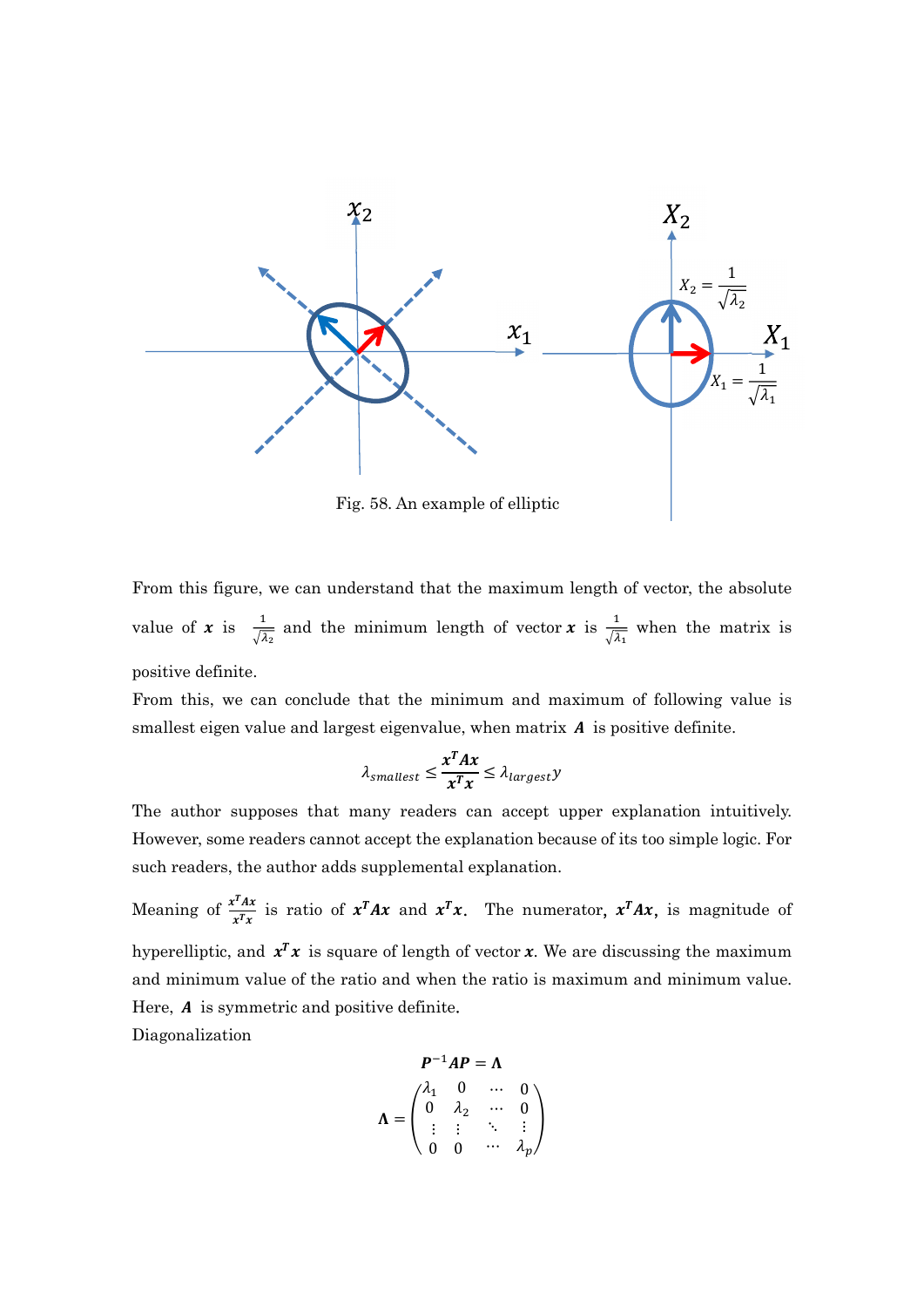$$
\lambda_1 \ge \lambda_2 \ge \dots \ge \lambda_p > 0
$$

$$
A^{\frac{1}{2}} = P \Lambda^{\frac{1}{2}} P^{-1}
$$

 $\lambda$  *A* is symmetric

$$
P^{-1} = P^T
$$

$$
B^{\frac{1}{2}} = P\Lambda^{\frac{1}{2}}P^T
$$

 $X = P^T x$ 

Here

$$
x = PX
$$
  

$$
\frac{x^T B x}{x^T x} = \frac{x^T B x}{(PX)^T PX} = \frac{x^T B^{\frac{1}{2}} B^{\frac{1}{2}} x}{X^T P^T PX} = \frac{x^T B^{\frac{1}{2}} B^{\frac{1}{2}} x}{X^T X} = \frac{x^T P \Lambda^{\frac{1}{2}} P^T P \Lambda^{\frac{1}{2}} P^T x}{X^T X} = \frac{x^T P \Lambda P^T x}{X^T X} = \frac{x^T P \Lambda P^T x}{X^T X}
$$

$$
\frac{X^T \Lambda X}{X^T X} = \frac{\sum_{i=1}^p \lambda_i X_i^2}{\sum_{i=1}^p X_i^2}
$$

 $\lambda_1 \geq \lambda_2 \geq \cdots \geq \lambda_p > 0$ 

$$
\frac{\sum_{i=1}^{p} \lambda_i y_i^2}{\sum_{i=1}^{p} y_i^2} \le \lambda_1 \frac{\sum_{i=1}^{p} y_i^2}{\sum_{i=1}^{p} y_i^2} = \lambda_1
$$

Spectral decomposition

$$
A = \lambda_1 e_1 e_1^T + \lambda_2 e_2 e_2^T + \dots + \lambda_p e_p e_p^T
$$

$$
x^T A x = \lambda_1 x^T e_1 e_1^T x + \lambda_2 x^T e_2 e_2^T x + \dots + \lambda_p x^T e_p e_p^T x
$$

Assigning  $e_1$  to  $x$ 

$$
e_1^T A e = \lambda_1 e_1^T e_1 e_1^T e_1 + \lambda_2 e_1^T e_2 e_2^T e_1 + \dots + \lambda_p e_1^T e_p e_p^T e_1
$$
  
\n
$$
e_i
$$
 and  $e_j$  is orthogonal each other  
\n
$$
e_i^T e_j = 0 \quad i \neq j
$$
  
\n
$$
e_i^T e_i = 1
$$

 $e_1^T A e = \lambda_1 e_1^T e_1 e_1^T e_1 = \lambda_1$ 

$$
\\Conclusion
$$

When symmetric matrix  $A$  is positive definite

$$
\max_{x\neq 0} \frac{x^T A x}{x^T x} = \lambda_1
$$

Similarly,

$$
\min_{x\neq 0} \frac{x^T A x}{x^T x} = \lambda_p
$$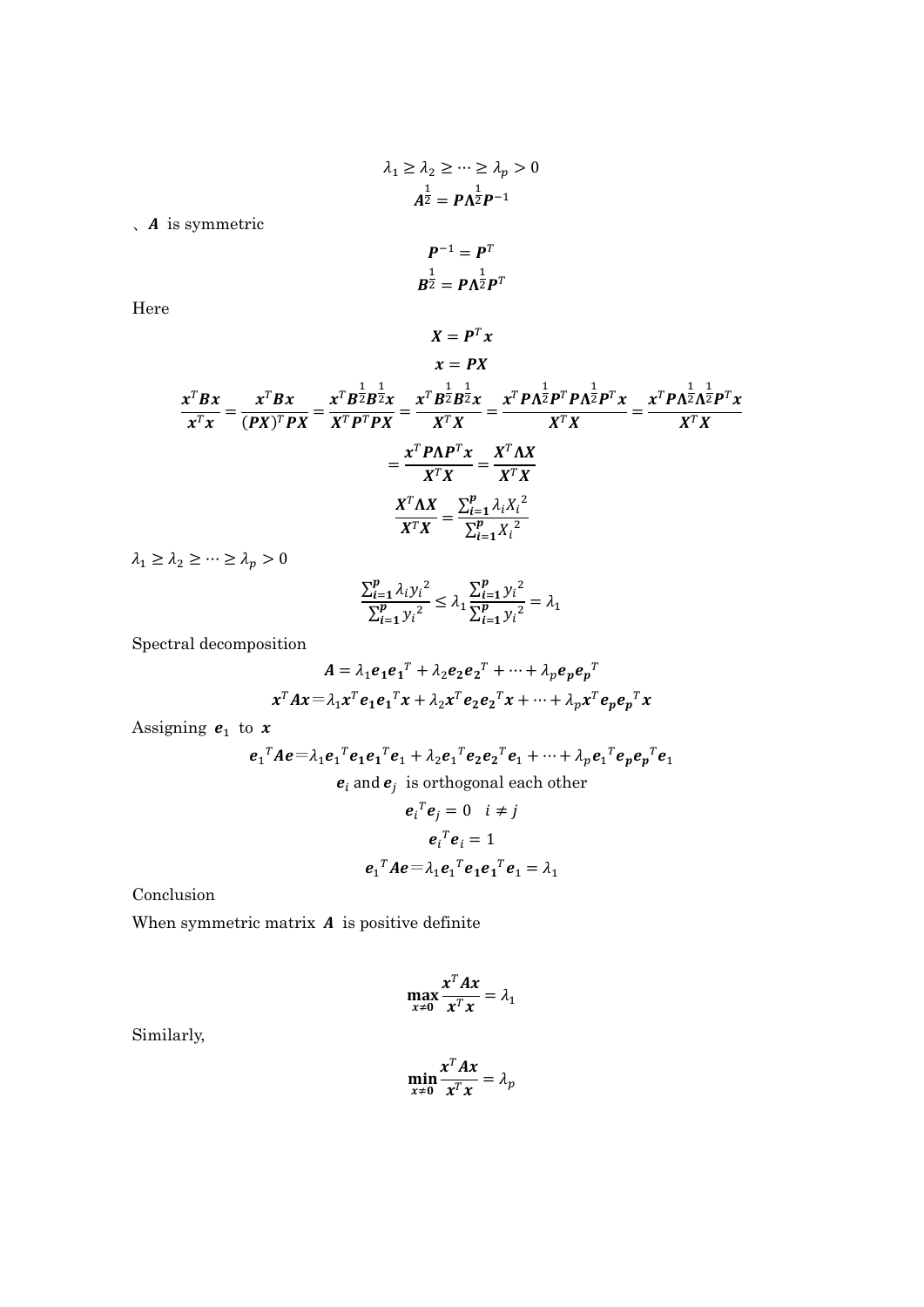$$
\Lambda = \begin{pmatrix} \lambda_1 & 0 & \cdots & 0 \\ 0 & \lambda_2 & \cdots & 0 \\ \vdots & \vdots & \ddots & \vdots \\ 0 & 0 & \cdots & \lambda_p \end{pmatrix}
$$

$$
\lambda_1 \ge \lambda_2 \ge \cdots \ge \lambda_p > 0
$$

Formula 63

### V-2-6-2. Cauchy Schwarz's inequation

So far, we do not know how to use this conclusion. We will use this in later paragraph of this text book. Before that, the author adds several complemental interpretations for understanding or the meaning of this inequality.

Cauchy Schwarz's inequation is often used in optimization. This inequation has various forms, though most general expression is as follow.

$$
(a_1b_1 + a_2b_2 + \dots + a_pb_p)^2 \le (a_1^2 + a_2^2 + \dots + a_p^2)(b_1^2 + b_2^2 + \dots + b_p^2)
$$
  
Formula 64

The most simple and elegant proof of the inequality is to change the inequation to vector form.

Denoting vector  $\boldsymbol{a}$  and  $\boldsymbol{b}$ 

$$
\mathbf{a} = \begin{pmatrix} a_1 \\ a_2 \\ \vdots \\ a_p \end{pmatrix}, \quad \mathbf{b} = \begin{pmatrix} b_1 \\ b_2 \\ \vdots \\ b_p \end{pmatrix}
$$

Inner products of the vectors

$$
\mathbf{a} \cdot \mathbf{b} = |\mathbf{a}||\mathbf{b}|\cos\theta
$$

$$
-\frac{\pi}{2} \le \theta \le \frac{\pi}{2}
$$

$$
0 \le \cos\theta \le 1
$$

Then

$$
\mathbf{a} \cdot \mathbf{b} \le |\mathbf{a}||\mathbf{b}| \qquad \text{i}
$$
\n
$$
\mathbf{a} \cdot \mathbf{b} = \mathbf{a}^{\text{T}}\mathbf{b} = (a_1 \quad a_2 \quad \cdots \quad a_p) \begin{pmatrix} b_1 \\ b_2 \\ \vdots \\ b_p \end{pmatrix} = a_1b_1 + a_2b_2 + \cdots + a_pb_p
$$
\n
$$
|\mathbf{a}| = \sqrt{a_1^2 + a_2^2 + \cdots + a_p^2}, \qquad |\mathbf{b}| = \sqrt{b_1^2 + b_2^2 + \cdots + b_p^2}
$$

Put these equations to i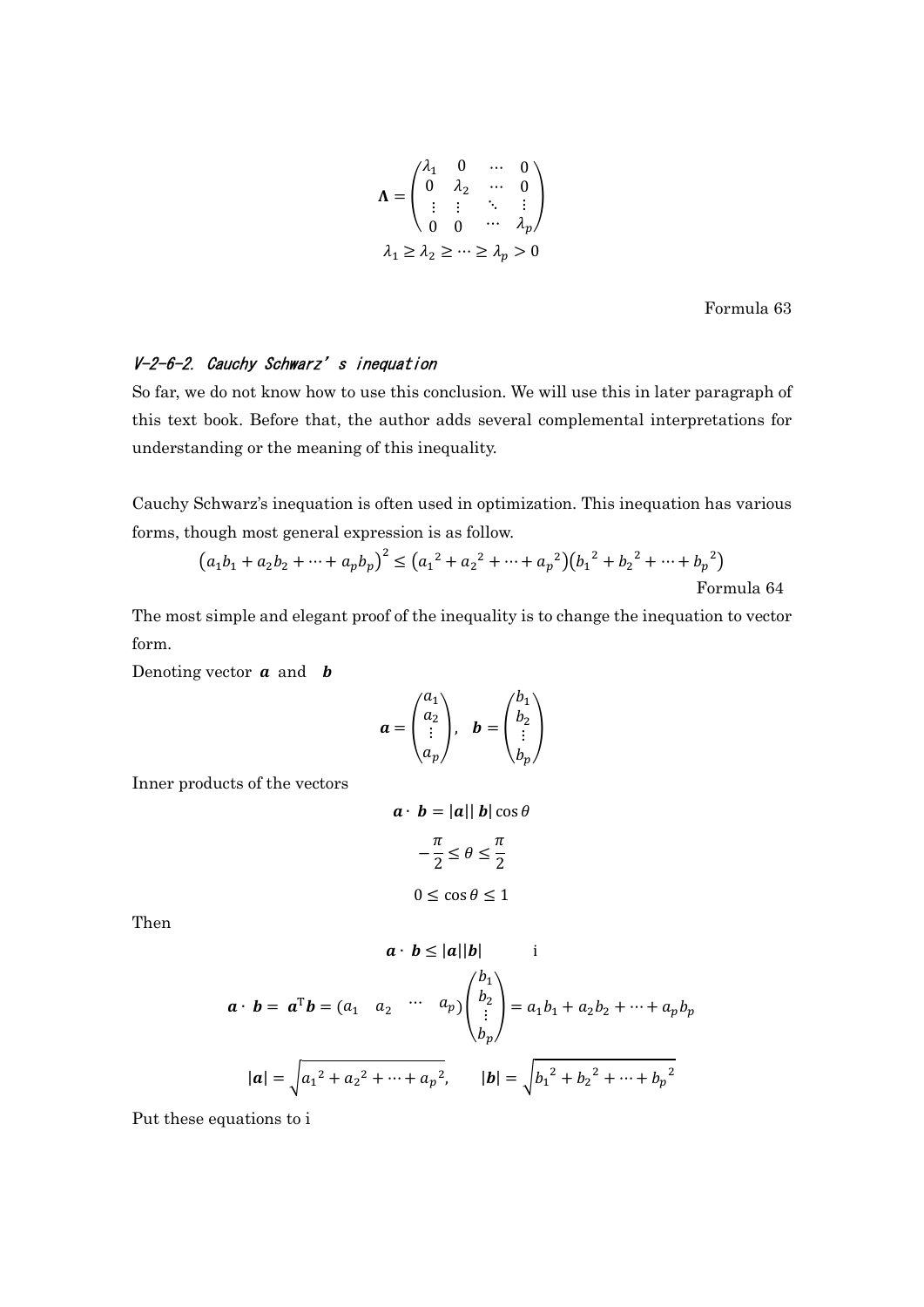$$
a_1b_1 + a_2b_2 + \dots + a_pb_p \le \sqrt{a_1^2 + a_2^2 + \dots + a_p^2} \sqrt{b_1^2 + b_2^2 + \dots + b_p^2}
$$

Raise both side to the second power

 $(a_1b_1 + a_2b_2 + \dots + a_pb_p)^2 \le (a_1^2 + a_2^2 + \dots + a_p^2)(b_1^2 + b_2^2 + \dots + b_p^2)$ 

This is very sophisticated proof, as it is used only a trivial rule that inner products of the vectors are smaller than products of length of vectors.

#### Example of expansion of Cauchy Schwarz's inequation (1)

Letting

$$
a = \left(B^{\frac{1}{2}}a\right)
$$

$$
b = \left(B^{-\frac{1}{2}}\beta\right)
$$

 $B$  is symmetric matrix

Put  $\boldsymbol{a}$  and  $\boldsymbol{b}$  in Cauchy Schwarz's inequation.

$$
(\mathbf{a}^T \mathbf{a})(\mathbf{b}^T \mathbf{b}) \ge (\mathbf{a}^T \mathbf{b})^2
$$
  
Left side =  $(\mathbf{B}^{\frac{1}{2}} \mathbf{a})^T (\mathbf{B}^{\frac{1}{2}} \mathbf{a}) (\mathbf{B}^{-\frac{1}{2}} \mathbf{\beta})^T (\mathbf{B}^{-\frac{1}{2}} \mathbf{\beta})$   

$$
= (\mathbf{a}^T \mathbf{B}^{\frac{1}{2}} \mathbf{B}^{\frac{1}{2}} \mathbf{a}) (\mathbf{\beta}' \mathbf{B}^{-\frac{1}{2}} \mathbf{B}^{-\frac{1}{2}} \mathbf{\beta})
$$
  

$$
= (\mathbf{a}^T \mathbf{B} \mathbf{\alpha}) (\mathbf{\beta}^T \mathbf{B}^{-1} \mathbf{\beta})
$$
  
Right side =  $(\mathbf{B}^{\frac{1}{2}} \mathbf{a})^T (\mathbf{B}^{-\frac{1}{2}} \mathbf{\beta})^T (\mathbf{B}^{\frac{1}{2}} \mathbf{\alpha}) (\mathbf{B}^{-\frac{1}{2}} \mathbf{\beta})$   

$$
= (\mathbf{a}^T \mathbf{B}^{\frac{1}{2}} \mathbf{B}^{-\frac{1}{2}} \mathbf{\beta}) (\mathbf{a}^T \mathbf{B}^{\frac{1}{2}} \mathbf{B}^{-\frac{1}{2}} \mathbf{\beta})
$$
  

$$
= (\mathbf{a}^T \mathbf{I} \mathbf{\beta}) (\mathbf{a}^T \mathbf{I} \mathbf{\beta})
$$
  

$$
= (\mathbf{a}^T \mathbf{B} \mathbf{\alpha}) (\mathbf{\beta}^T \mathbf{B}^{-1} \mathbf{\beta}) \ge (\mathbf{a}^T \mathbf{\beta})^2
$$

When

$$
B^{\frac{1}{2}}\alpha = cB^{-\frac{1}{2}}\beta
$$

$$
(\alpha^T B\alpha)(\beta^T B^{-1}\beta) = (\alpha^T \beta)^2
$$

Formula 65

In this inequation,  $\alpha^T B \alpha$  is scalar and **B** is positive definite. We can divide both sides without change of inequality sign.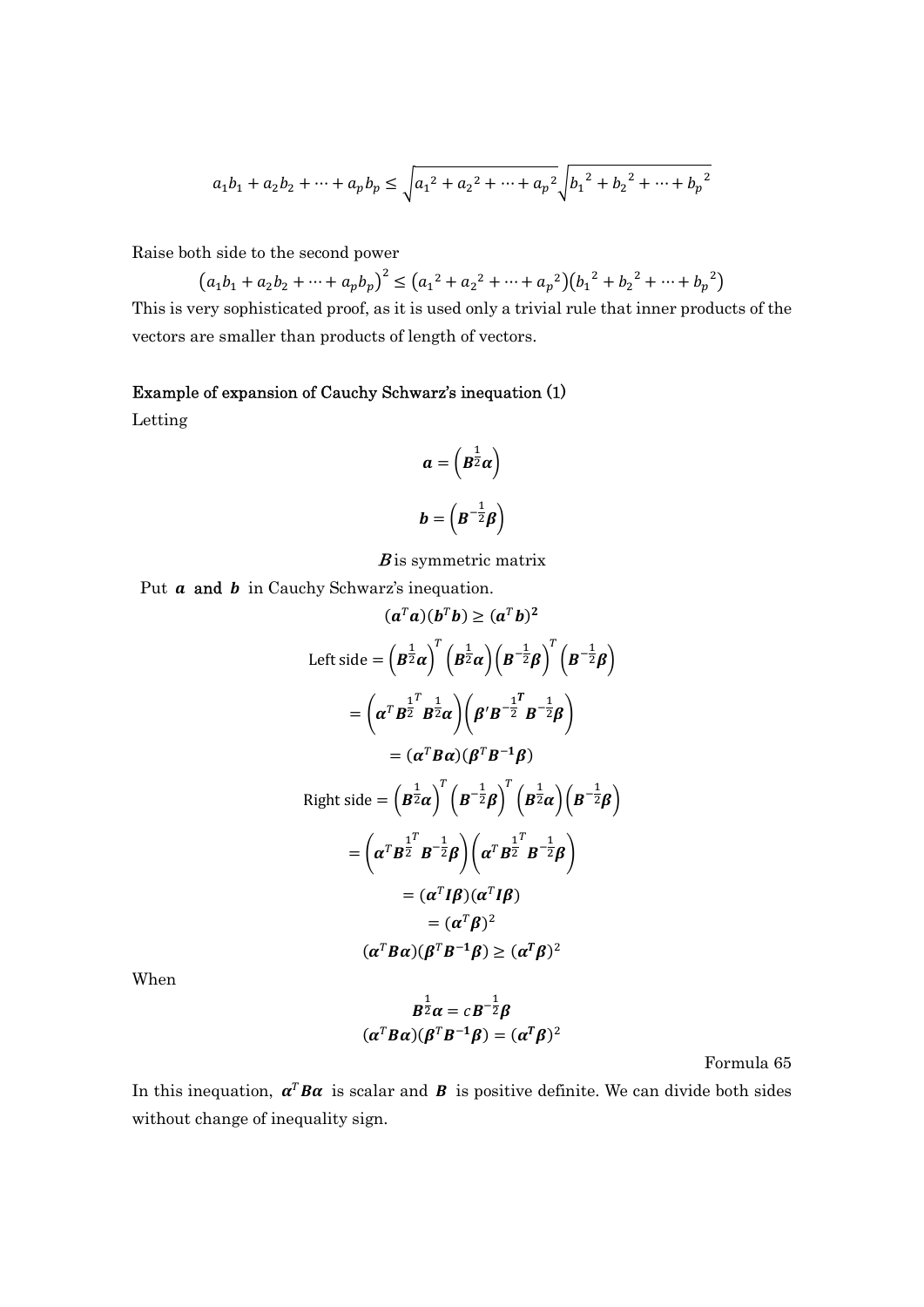$$
\frac{(\boldsymbol{\alpha}^T\boldsymbol{\beta})^2}{\boldsymbol{\alpha}^T\boldsymbol{B}\boldsymbol{\alpha}} \leq \boldsymbol{\beta}^T\boldsymbol{B}^{-1}\boldsymbol{\beta}
$$

By this transformation, we can separate the inequality to two parts. Left side is function of  $\alpha$ , and right side is function of  $\beta$ .

$$
F(\alpha) = \frac{(\alpha^T \beta)^2}{\alpha^T B \alpha}
$$
  
\n
$$
\max_{\alpha \neq 0} F(\alpha) = \beta^T B^{-1} \beta
$$
  
\nWhen  
\n
$$
B^{\frac{1}{2}} \alpha = cB^{-\frac{1}{2}} \beta
$$
  
\n
$$
\alpha = cB^{-1} \beta
$$

For clear specification of variable, we denote  $\alpha$  as  $x$ We presume that symmetric matrix  $\boldsymbol{B}$  is positive definite.

$$
\max_{x\neq 0}\frac{(x'\beta)^2}{x'Bx}=\beta'B^{-1}\beta
$$

 $x = cB^{-1}\beta$ 

When

Example of expansion of Cauchy Schwarz's inequation (2) Letting

$$
a = \left(F^{\frac{1}{2}}\alpha\right)
$$

$$
b = \left(G^{\frac{1}{2}}\alpha\right)
$$

#### $B$  is symmetric matrix

Put  $a$  and  $b$  in Cauchy Schwarz's inequation.

$$
(a^T a)(b^T b) \ge (a^T b)^2
$$
  
Left side =  $\left(F^{\frac{1}{2}} \alpha\right)^T \left(F^{\frac{1}{2}} \alpha\right) \left(G^{-\frac{1}{2}} \alpha\right)^T \left(G^{-\frac{1}{2}} \alpha\right)$   

$$
= \left(\alpha^T F^{\frac{1}{2}} F^{\frac{1}{2}} \alpha\right) \left(\alpha^T G^{\frac{1}{2}} G^{\frac{1}{2}} \alpha\right)
$$
  

$$
= (\alpha^T F \alpha) (\alpha^T G \alpha)
$$
  
Right side =  $\left(G^{\frac{1}{2}} \alpha\right)^T \left(F^{\frac{1}{2}} \alpha\right)$   

$$
= \alpha^T G^{\frac{1}{2}} F^{\frac{1}{2}} \alpha
$$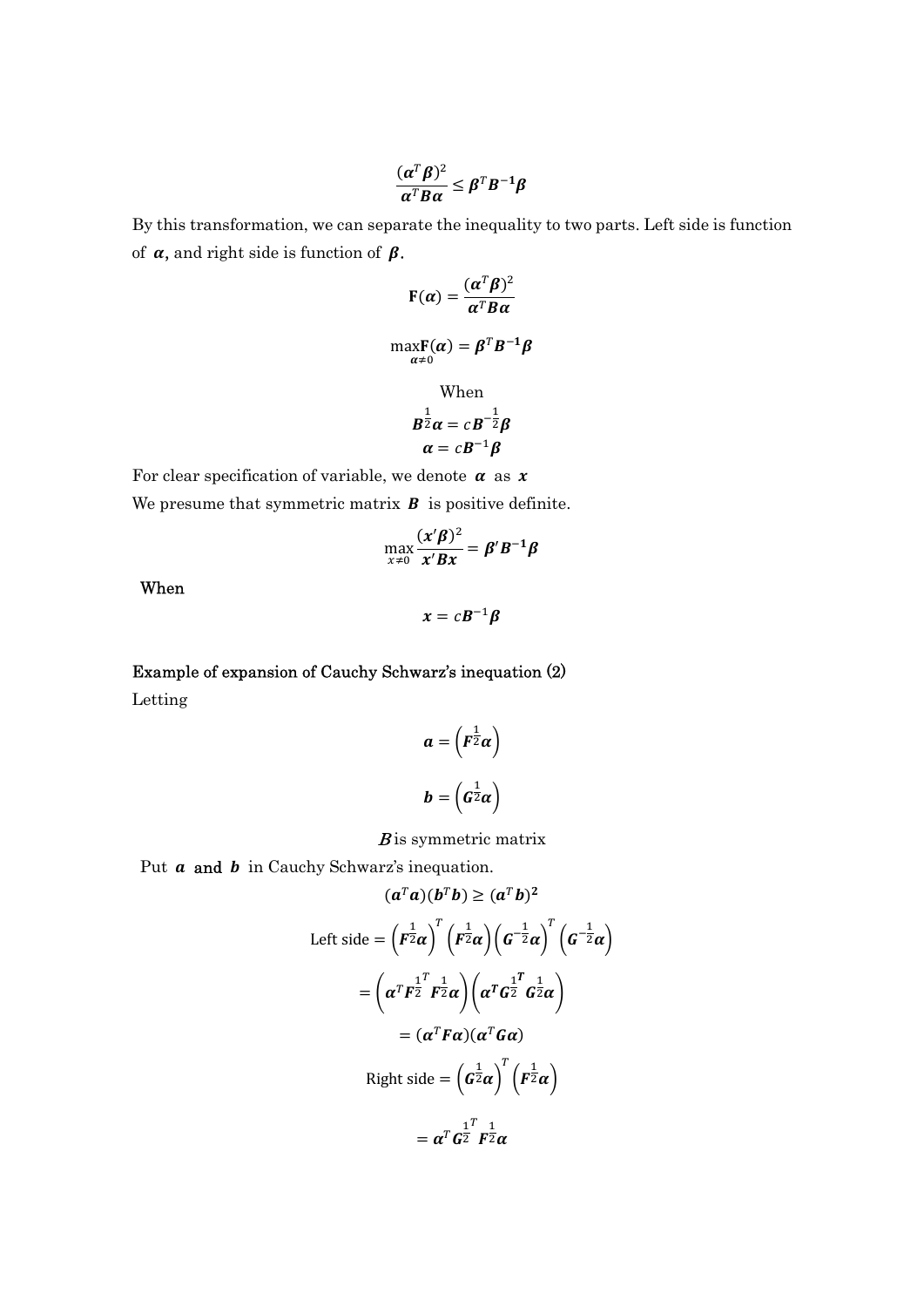Combining both side

$$
(\alpha^T F\alpha)(\alpha^T G\alpha) \geq \alpha^T G^{\frac{1}{2}T} \frac{1}{F^2} \alpha
$$

Dividing both side by  $(\boldsymbol{\alpha}^T \boldsymbol{G} \boldsymbol{\alpha})^2$   $((\boldsymbol{\alpha}^T \boldsymbol{G} \boldsymbol{\alpha})^2 > 0)$ 

$$
\frac{(\alpha^T F \alpha)}{(\alpha^T G \alpha)} \ge \frac{\alpha^T g^{\frac{1}{2}} F^{\frac{1}{2}} \alpha}{(\alpha^T G \alpha)^2}
$$

Condition of equality

$$
a = cb
$$
  

$$
(a = (F^{\frac{1}{2}}\alpha), b = (G^{\frac{1}{2}}\alpha))
$$
  

$$
F^{\frac{1}{2}}\alpha = cG^{\frac{1}{2}}\alpha
$$

When

$$
F^{\frac{1}{2}}\alpha = cG^{\frac{1}{2}}\alpha
$$

 $(\boldsymbol{\alpha}^T \boldsymbol{F} \boldsymbol{\alpha})$  $\frac{(\alpha - \alpha)}{(\alpha^T G \alpha)}$  is minimum value

$$
\frac{(\alpha^T F \alpha)}{(\alpha^T G \alpha)} = \frac{\alpha^T g^{\frac{1}{2}^T} F^{\frac{1}{2}} \alpha}{(\alpha^T G \alpha)^2}
$$

$$
\frac{(\alpha^T G \alpha)}{(\alpha^T F \alpha)}
$$
 is maximum value  

$$
\frac{(\alpha^T G \alpha)}{(\alpha^T F \alpha)} = \frac{(\alpha^T G \alpha)^2}{\alpha^T g^{\frac{1}{2}} F^{\frac{1}{2}} \alpha}
$$

## V-2-6-3. Method of Lagrange multiplier

The exemplified two cases of expansion of Cauchy Schwarz's inequation in upper paragraphs. Those cases can be interpreted as particular cases of method of Lagrange multiplier. Method of Lagrange multipliers is a method to calculate maximum or minimum value under constrained conditions. Figure 59 is illustration of theoretical background of method of Lagrange multipliers.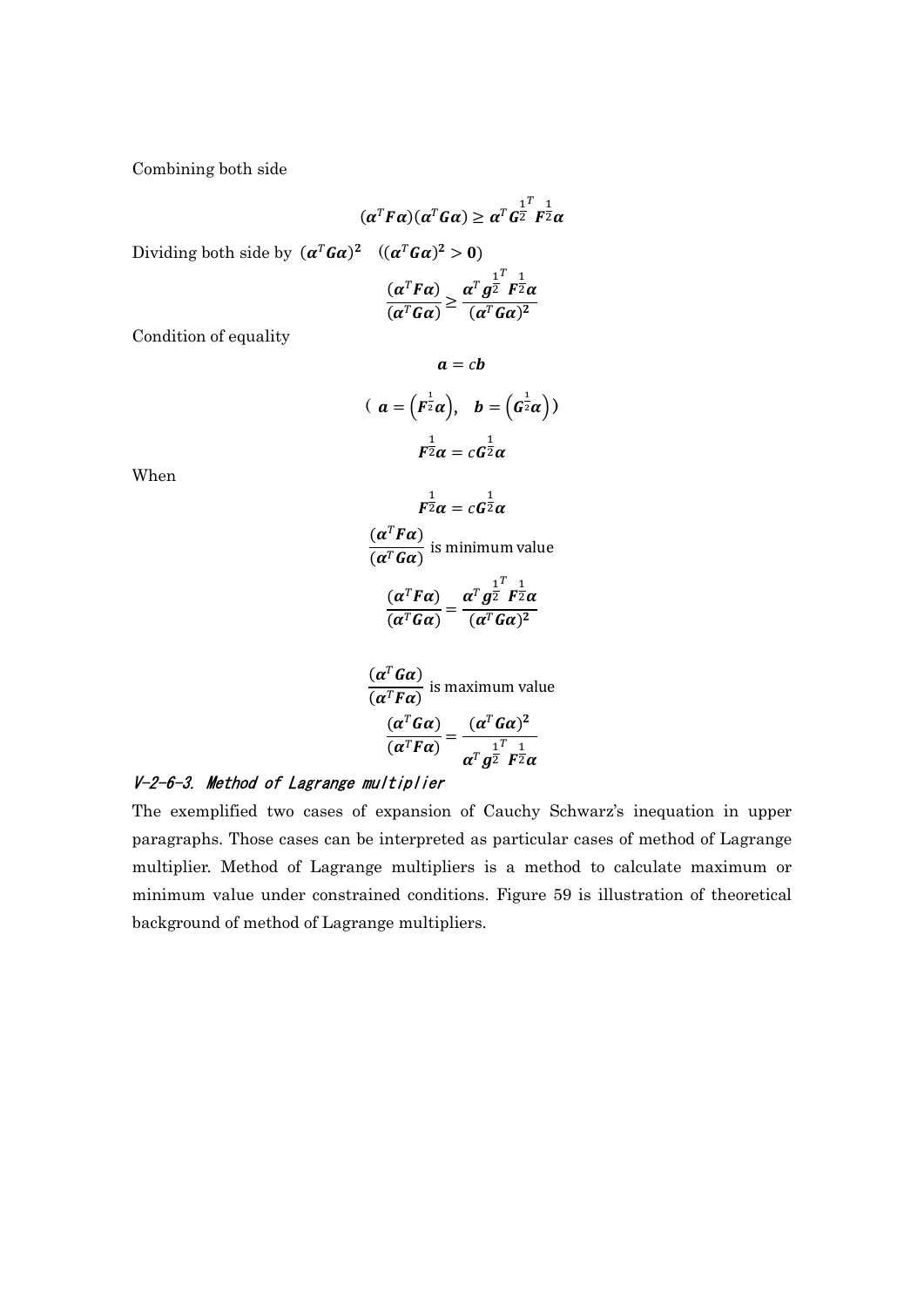

Fig. 59. Relation between minimizing function and constrained condition.

Red line is constrained condition  $g(x_1 \cdots x_p) = 0$ , and shapes written by blue line is target function of minimization  $f(x_1 \cdots x_p) = c$ . When we increase c, the area enclosed by blue line expand and the blue line will contact red line at a particular c. After that blue line will have intersections with red line. When blue line has intersections or tangent point, blue line can satisfy the constrained condition. The shape of the blue line is not simple and there will be several tangent points between blue line and red line with increase of  $c$ , however  $c$  at first tangent point is minimum  $c$  which satisfy constrained condition. In the case, when we consider maximization of function  $f(x_1 \cdots x_p) = c$ , we put  $f(x_1 \cdots x_p) = c$  inside of  $g(x_1 \cdots x_p) = 0$ . The last point where blue line and red line has tangent point will give the maximum value of  $c$ . At tangent point blue line and red line share tangent plane ( $\Delta f = \lambda \Delta g$ ) and normal vector( $\nabla f = \lambda \nabla g$ ). Normal vector is expressing gradient of hyperplane and the other name of the normal vector is gradient vector of the plane.

Gradient of function  $f(x_1 \cdots x_p)$  can be obtained by partial differentiation.

$$
\nabla f = \frac{\partial f(x)}{\partial x} = \begin{pmatrix} \frac{\partial f(x_1 \cdots x_p)}{\partial x_1} \\ \vdots \\ \frac{\partial f(x_1 \cdots x_p)}{\partial x_p} \end{pmatrix}
$$

$$
\lambda \nabla g = \lambda \frac{\partial g(x)}{\partial x} = \lambda \begin{pmatrix} \frac{\partial g(x_1 \cdots x_p)}{\partial x_1} \\ \vdots \\ \frac{\partial g(x_1 \cdots x_p)}{\partial x_p} \end{pmatrix}
$$

For sharing normal vector

 $\nabla f = \lambda \nabla g$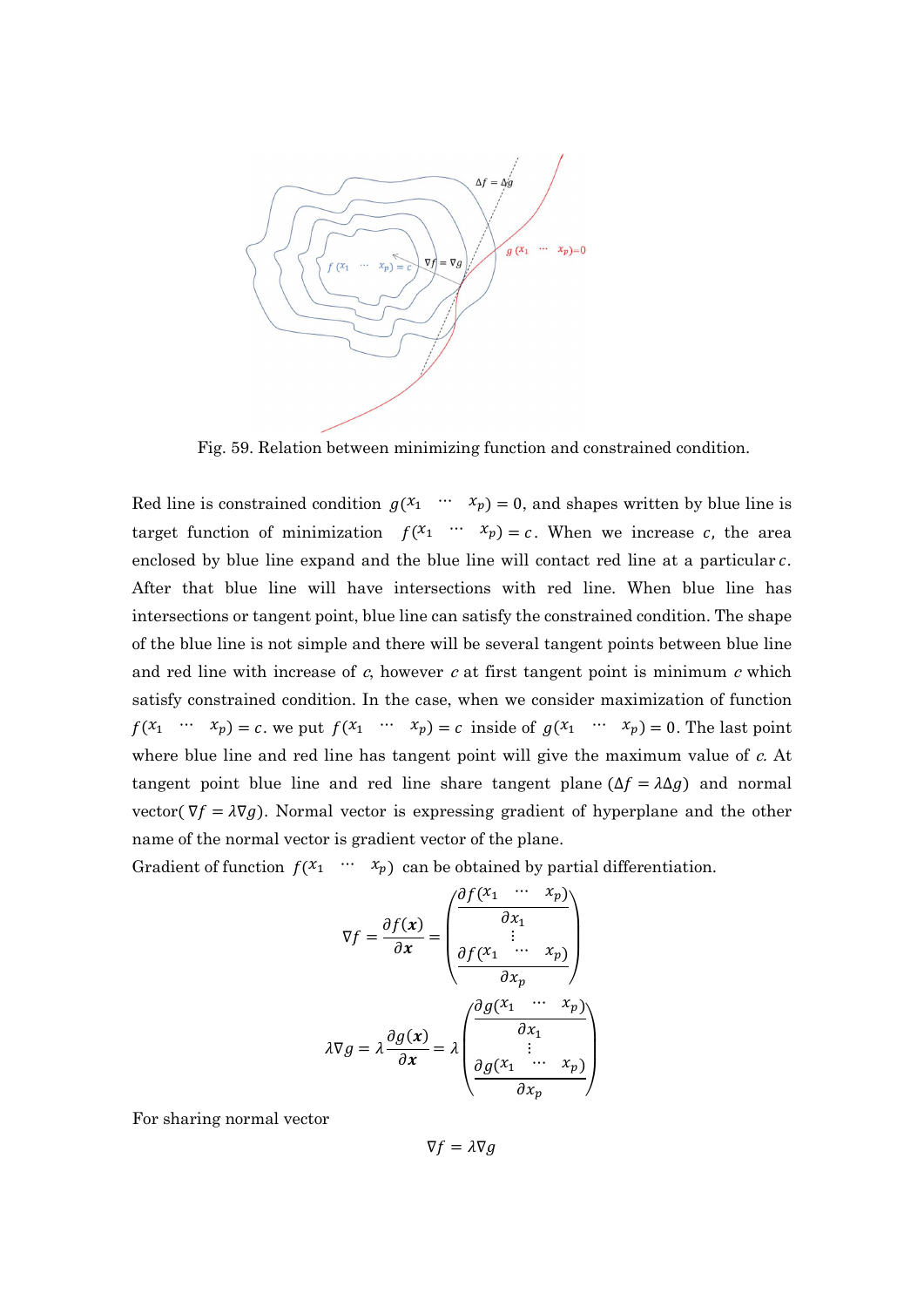$$
\nabla f - \lambda \nabla g = 0
$$

$$
\frac{\partial f(x)}{\partial x} - \lambda \frac{\partial g(x)}{\partial x} = 0
$$

$$
\frac{\partial (f(x) - \lambda g(x))}{\partial x} = 0
$$

Denoting  $L(x, \lambda) = f(x) - \lambda g(x)$ 

General description of method of Lagrange multiplier is as follow.

$$
\frac{\partial L(x,\lambda)}{\partial (x,\lambda)} = \begin{pmatrix} \frac{\partial L(x,\lambda)}{\partial x_1} \\ \vdots \\ \frac{\partial L(x,\lambda)}{\partial x_p} \\ \frac{\partial L(x,\lambda)}{\partial \lambda} \end{pmatrix}
$$

Here

$$
L(x, \lambda) = f(x) - \lambda g(x)
$$

$$
x = \begin{pmatrix} x_1 \\ \vdots \\ x_p \end{pmatrix}
$$

Formula 66

Example solutions

1. Obtain extreme value of  $x_1 + x_2 + x_3$ , when  $x_1^2 + x_2^2 + x_3^2 = 1$ Extreme value of  $f(x_1 \ x_2 \ x_3)=x_1 + x_2 + x_3$ Subject to  $g(x_1 \quad x_2 \quad x_3)=x_1^2 + x_2^2 + x_3^2 - 1 = 0$  $x = |$  $x_1$  $x_2$  $x_3$  $\overline{1}$  $L(x_1 \quad x_2 \quad x_3 \quad \lambda) = x_1 + x_2 + x_3 - \lambda (x_1^2 + x_2^2 + x_3^2 - 1)$  $\partial L(x_1 \quad x_2 \quad x_3 \quad \lambda)$  $\partial x$ 

$$
\frac{\partial L(x_1 \quad x_2 \quad x_3 \quad \lambda)}{\partial x_1} = 1 - 2\lambda x_1 = 0 \qquad \text{if}
$$

$$
\frac{\partial L(x_1 \quad x_2 \quad x_3 \quad \lambda)}{\partial x_2} = 1 - 2\lambda x_2 = 0 \quad \text{ii}
$$

$$
\frac{\partial L(x_1 \quad x_2 \quad x_3 \quad \lambda)}{\partial x_3} = 1 - 2\lambda x_3 = 0 \quad \text{iii}
$$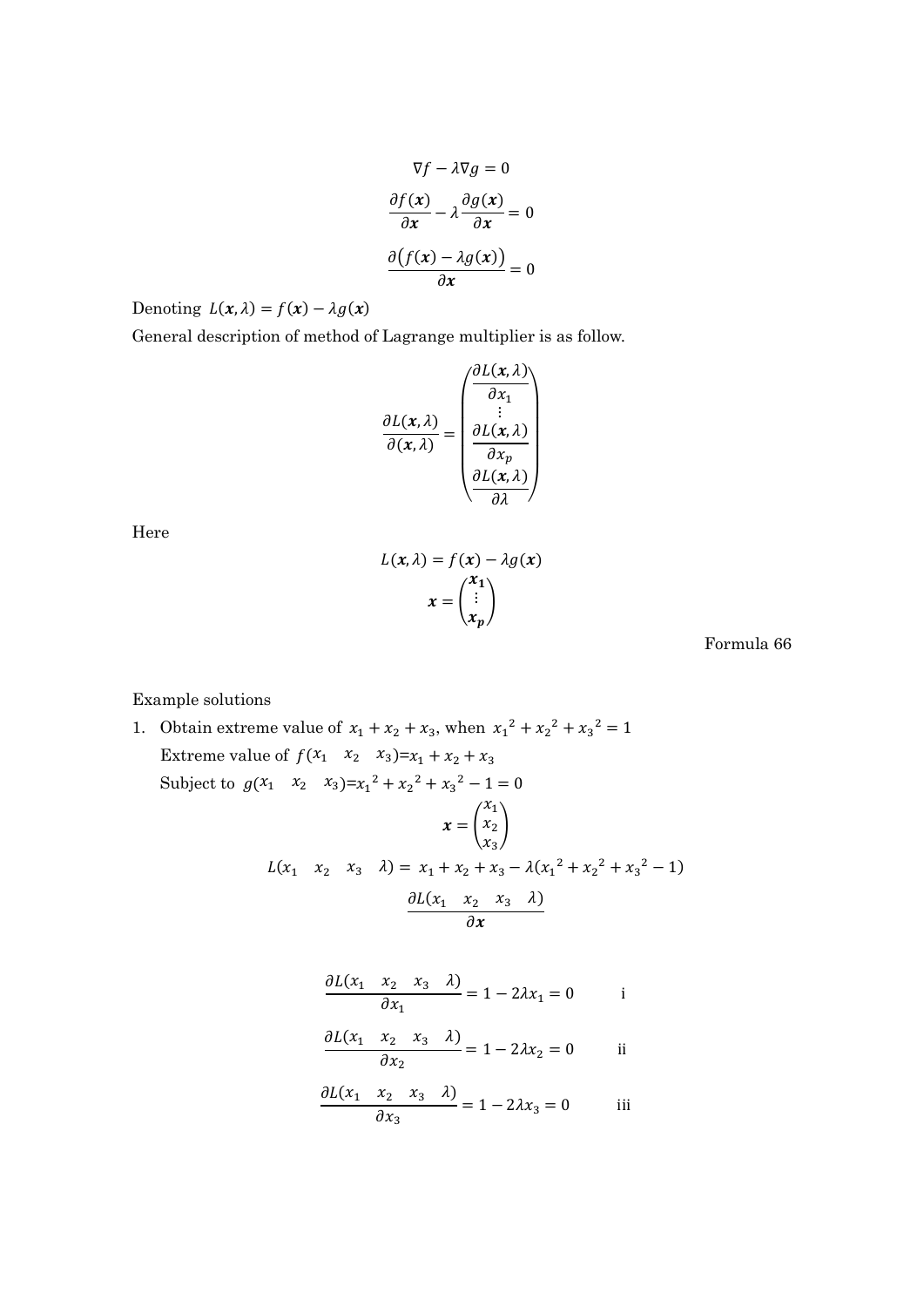$$
\frac{\partial L(x_1 \quad x_2 \quad x_3 \quad \lambda)}{\partial \lambda} = -(x_1^2 + x_2^2 + x_3^2 - 1) = 0 \quad \text{iv}
$$

From i, ii and iii,

$$
x_1 = \frac{1}{2\lambda} \qquad \text{i'}
$$

$$
x_2 = \frac{1}{2\lambda} \qquad \text{ii'}
$$

$$
x_3 = \frac{1}{2\lambda} \qquad \text{iii'}
$$

Put i', ii' and iii' in iv

$$
\left(\frac{1}{2\lambda}\right)^2 + \left(\frac{1}{2\lambda}\right)^2 + \left(\frac{1}{2\lambda}\right)^2 - 1 = 0
$$

$$
\frac{3}{4\lambda^2} = 1
$$

$$
\lambda^2 = \frac{3}{4}
$$

$$
\lambda = \pm \frac{\sqrt{3}}{2}
$$

Put this in i', ii' and iii'

$$
x_1 = \pm \frac{2}{2\sqrt{3}} = \pm \frac{1}{\sqrt{3}} = \pm \frac{\sqrt{3}}{3}
$$
  
\n
$$
x_2 = \pm \frac{2}{2\sqrt{3}} = \pm \frac{1}{\sqrt{3}} = \pm \frac{\sqrt{3}}{3}
$$
  
\n
$$
x_3 = \pm \frac{2}{2\sqrt{3}} = \pm \frac{1}{\sqrt{3}} = \pm \frac{\sqrt{3}}{3}
$$
  
\n
$$
\lambda = \frac{\sqrt{3}}{2} = \frac{\sqrt{3}}{2}
$$
  
\n
$$
x_1 = \frac{\sqrt{3}}{2} = \frac{\sqrt{3}}{2}
$$
  
\n
$$
x_2 = \frac{\sqrt{3}}{2} = \frac{\sqrt{3}}{2}
$$
  
\n
$$
x_2 = \frac{\sqrt{3}}{2} = \frac{\sqrt{3}}{2}
$$
  
\n
$$
x_3 = \frac{\sqrt{3}}{2} = \frac{\sqrt{3}}{2}
$$
  
\n
$$
x_3 = \frac{\sqrt{3}}{2} = \frac{\sqrt{3}}{2}
$$
  
\n
$$
x_1 + x_2 + x_3 = \sqrt{3} = \sqrt{3}
$$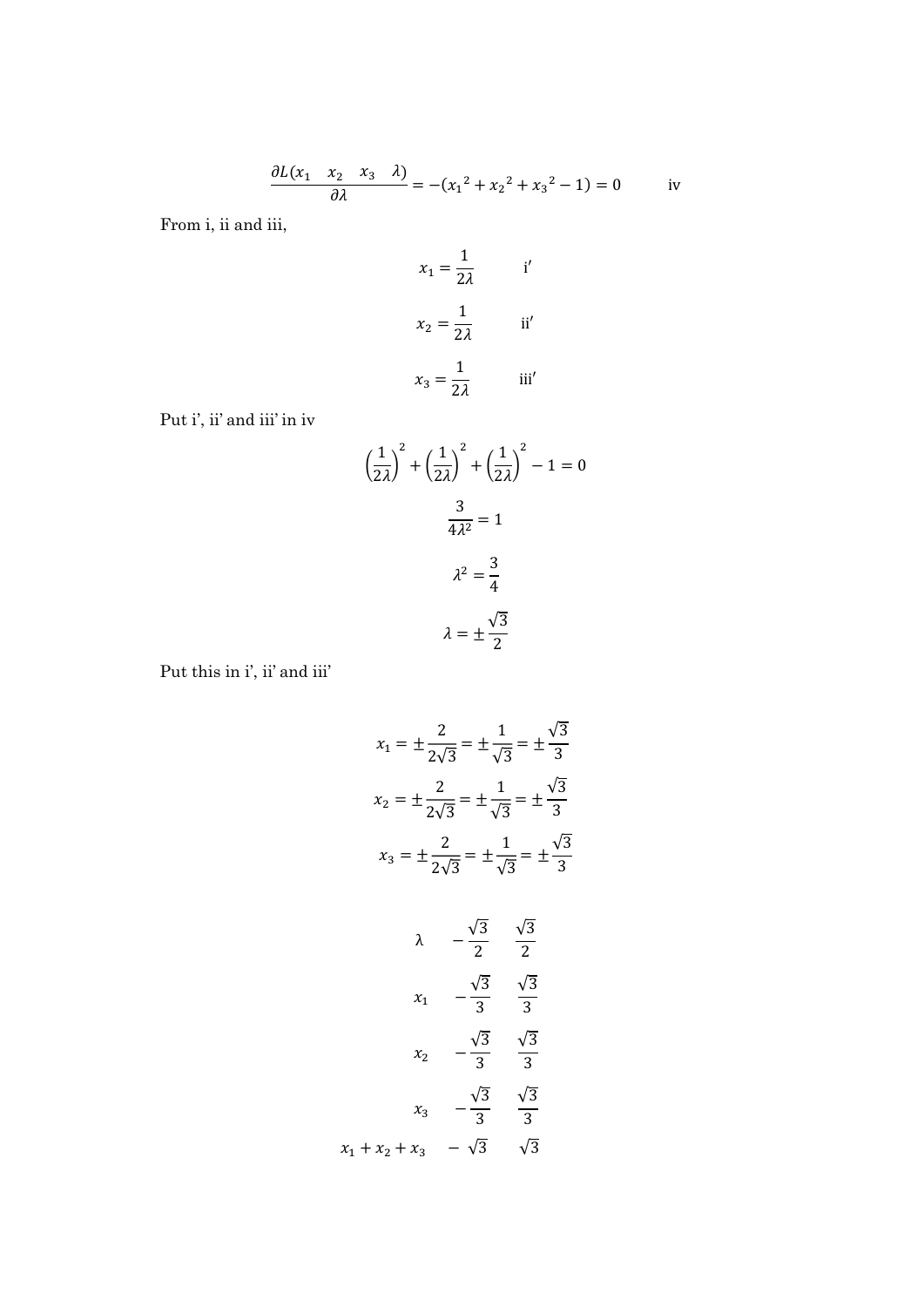2. Obtain extreme value of  $x_1 + x_2 + x_3$ , when  $x_1^2 + x_2^2 = 1$ , and  $x_2^2 + x_3^2 = 1$ Extreme value of  $f(x_1 \ x_2 \ x_3)=x_1 + x_2 + x_3$ Subject to  $g_1(x_1 \quad x_2 \quad x_3)=x_1^2+x_2^2-1=0$  $g_2(x_1 \quad x_2 \quad x_3) = x_2^2 + x_3^2 - 1 = 0$  $x = |$  $x_1$  $x_2$  $x_3$  $\overline{1}$  $L(x_1 \quad x_2 \quad x_3 \quad \lambda_1 \quad \lambda_2) = x_1 + x_2 + x_3 - \lambda_1 (x_1^2 + x_2^2 - 1) - \lambda_2 (x_2^2 + x_3^2 - 1)$  $\partial L(x_1 \quad x_2 \quad x_3 \quad \lambda_1 \quad \lambda_2)$  $\partial x$ 

$$
\frac{\partial L(x_1 \quad x_2 \quad x_3 \quad \lambda_1 \quad \lambda_2)}{\partial x_1} = 1 - 2\lambda_1 x_1 = 0 \quad \text{ii}
$$

$$
\frac{\partial L(x_1 \quad x_2 \quad x_3 \quad \lambda_1 \quad \lambda_2)}{\partial x_2} = 1 - 2(\lambda_1 + \lambda_2) x_2 = 0 \quad \text{iii}
$$

$$
\frac{\partial L(x_1 \quad x_2 \quad x_3 \quad \lambda_1 \quad \lambda_2)}{\partial x_3} = 1 - 2\lambda_2 x_3 = 0 \quad \text{iii}
$$

$$
\frac{\partial L(x_1 \quad x_2 \quad x_3 \quad \lambda_1 \quad \lambda_2)}{\partial \lambda_1} = x_1^2 + x_2^2 - 1 = 0 \quad \text{iv}
$$

$$
\frac{\partial L(x_1 \quad x_2 \quad x_3 \quad \lambda_1 \quad \lambda_2)}{\partial \lambda_1} = x_2^2 + x_3^2 - 1 = 0 \quad \text{v}
$$

From i, ii and iii,

$$
x_1 = \frac{1}{2\lambda_1} \qquad \text{i'}
$$

$$
x_2 = \frac{1}{2(\lambda_1 + \lambda_2)} \qquad \text{ii'}
$$

$$
x_3 = \frac{1}{2\lambda_2} \qquad \text{iii'}
$$

 $g_1(x_1 \quad x_2 \quad x_3) - g_2(x_1 \quad x_2 \quad x_3) = (x_1^2 + x_2^2 - 1) - (x_2^2 + x_3^2 - 1) = x_1^2 - x_3^2 = 0$  $x_1^2 - x_3^2 = (x_1 + x_3)(x_1 - x_3) = 0$  $x_1 = x_3$  or  $x_1 = -x_3$ 

When  $x_1 = -x_3$ ,  $\lambda_1 = -\lambda_2$  and  $\lambda_1 + \lambda_2 = 0$ .  $(\lambda_1 + \lambda_2)$  is dominator of ii'. So, we could not accept  $x_1 = -x_3$  $x_1 = x_3$ ,  $\lambda_1 = -\lambda_2 = \lambda$ Put this in i′ and ii'